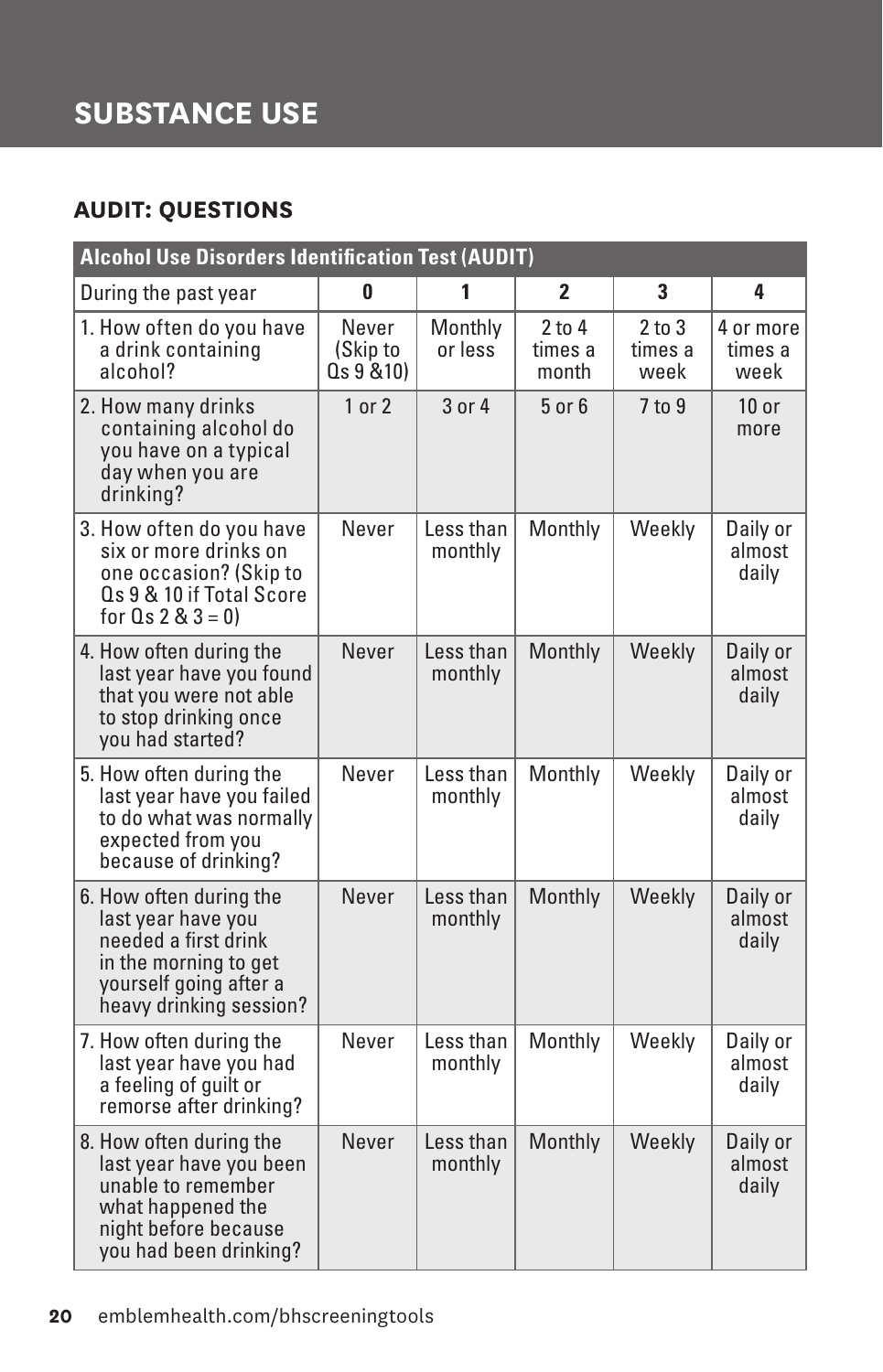#### **AUDIT: QUESTIONS (CONTINUED)**

| <b>Alcohol Use Disorders Identification Test (AUDIT)</b>                                                                                  |                |  |                                     |  |                                    |
|-------------------------------------------------------------------------------------------------------------------------------------------|----------------|--|-------------------------------------|--|------------------------------------|
| 9. Have you or someone<br>else been injured as a<br>result of your drinking?                                                              | No             |  | Yes, but<br>not in the<br>last year |  | Yes,<br>during<br>the last<br>year |
| 10. Has a relative, friend,<br>doctor, or another<br>health worker been<br>concerned about your<br>drinking or suggested<br>you cut down? | N <sub>0</sub> |  | Yes, but<br>not in the<br>last year |  | Yes,<br>during<br>the last<br>year |

#### **AUDIT: SCORING AND ACTION STEPS**

| <b>Alcohol Use Disorders Identification Test (AUDIT)</b>                                                                  |                                                                                                                                                                                                                 |  |  |  |
|---------------------------------------------------------------------------------------------------------------------------|-----------------------------------------------------------------------------------------------------------------------------------------------------------------------------------------------------------------|--|--|--|
| Standard Drink: 1 drink=12 oz. beer or cooler, 8 to 9 oz. malt liquor, 5 oz. table<br>wine, 1.5 oz. 80-proof hard liquor. |                                                                                                                                                                                                                 |  |  |  |
| <b>Scoring</b>                                                                                                            | <b>Action Steps</b>                                                                                                                                                                                             |  |  |  |
| <b>Score of 1-7</b> = Minimal<br>to moderate use. Low<br>probability of abuse or<br>dependence.                           | Action: Reinforce abstinence. Watchful waiting;<br>repeat AUDIT at follow-up visit.                                                                                                                             |  |  |  |
| <b>Score of 8-15 = Moderate</b><br>to severe use. Moderate<br>probability of abuse or<br>dependence.                      | Review current list of medications to ensure<br>medications prescribed are not at risk for abuse.<br>Provide brief counseling (5-15 minutes) to help the<br>patient develop a plan to reduce drinking, identify |  |  |  |
| Score of $16-19=$<br>Moderate to severe<br>use. Moderate to high<br>probability of abuse or<br>dependence.                | high-risk situations, and learn coping strategies.<br>Consider referral to behavioral health care<br>professional within 60 days of positive screen.                                                            |  |  |  |
| <b>Score of 20-40</b> = Severe<br>use. High probability of<br>abuse or dependence.                                        |                                                                                                                                                                                                                 |  |  |  |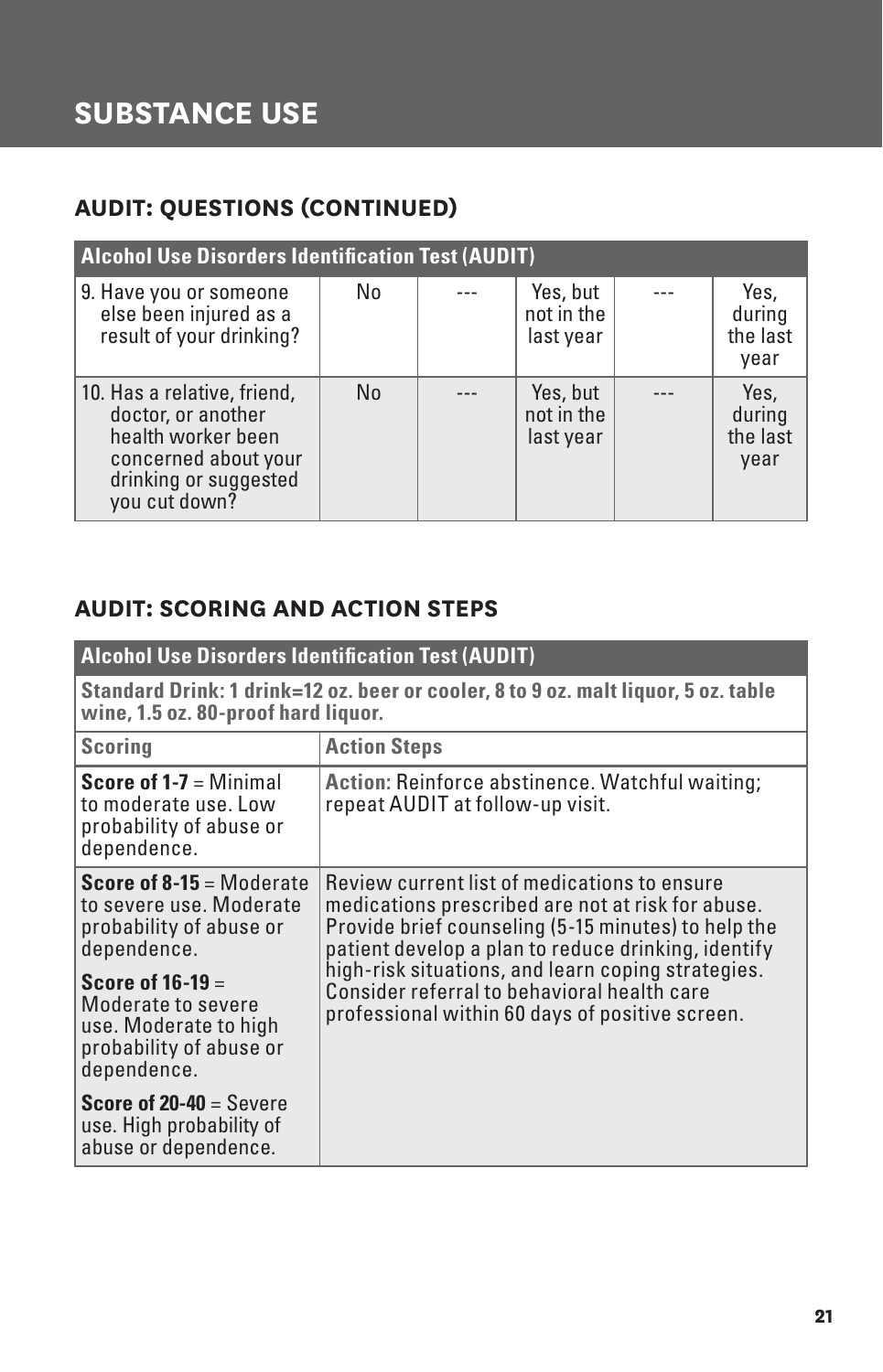## **SUBSTANCE ABUSE**

#### **AUDIT-C: QUESTIONS**

| <b>Alcohol Use Disorders Identification Test - Consumption (AUDIT-C)</b>                 |        |                      |                              |                               |                              |
|------------------------------------------------------------------------------------------|--------|----------------------|------------------------------|-------------------------------|------------------------------|
|                                                                                          | A      | B                    | c                            | D                             | Е                            |
| 1. How often do<br>you have a drink<br>containing alcohol?                               | Never  | Monthly<br>or less   | $2$ to 4<br>times a<br>month | $2$ to $3$<br>times a<br>week | 4 or more<br>times<br>a week |
| 2. How many standard<br>drinks containing<br>alcohol do<br>you have on a<br>typical day? | 1 or 2 | 3 or 4               | $5$ or $6$                   | $7$ to $9$                    | $10$ or<br>more              |
| 3. How often do<br>you have six or<br>more drinks on one<br>occasion?                    | Never  | Less than<br>monthly | Monthly                      | Weekly                        | Daily or<br>almost<br>daily  |